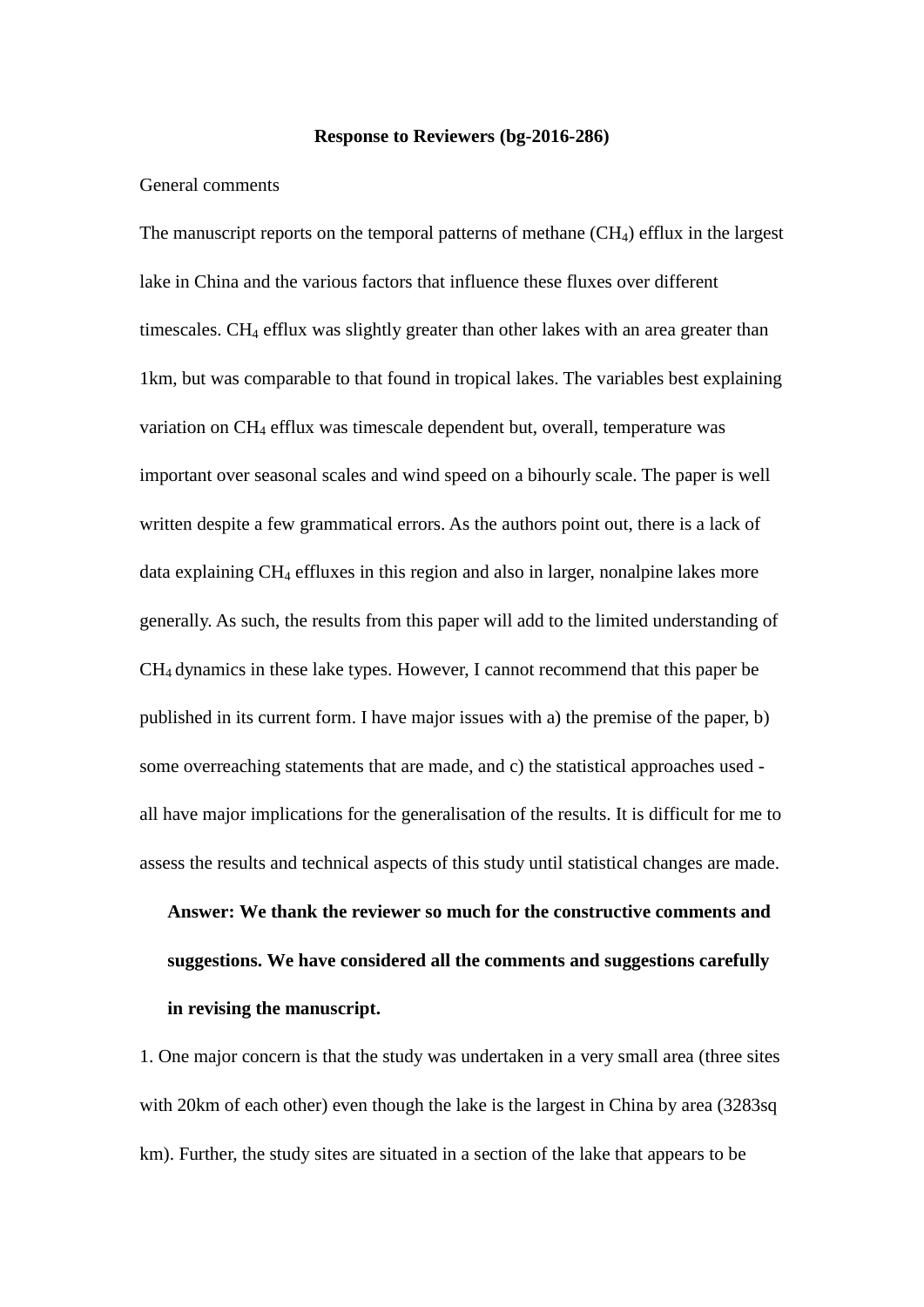relatively confined. There is nothing wrong with the site selection. However, the authors cannot make statements about the whole lake because they don't know if the spatial and temporal patterns of  $CH<sub>4</sub>$  vary the same way across the lake. They need to qualify in all statements that the research was undertaken in one small section of the lake. It is not a study of  $CH_4$  effluxes from Poyang Lake, but it is a study of  $CH_4$ effluxes from one section of Poyang Lake.

**Answer: We agree with the Reviewer that the CH<sup>4</sup> efflux in the Poyang Lake has a large spatial variation as evidenced in our previous study which examined the spatial variations of greenhouse gas effluxes (including CH4) over the lake with 44 sampling locations. The current study focuses on the temporal dynamics of CH<sup>4</sup> efflux. We chose the 3 sites to roughly represent the average CH4 efflux of the whole lake based on the results of our previous study (Liu et al. 2013).** 

# **Therefore, our results reflect the general situation of the lake.**

2. Another major concern is a statistical one. The authors use average values from three different locations in Poyang Lake for all analyses. The justification for this was to 'minimize the effect of the spatial variation of  $CH_4$  efflux on the temporal dynamics of the efflux'. However I suspect the main motivation for doing this was because the environmental variables were only collected at one location (it is not clear where the environmental variables were collected). Was this the case? Given that  $CH_4$  was only measured in three locations of the lake, surely the degree of variation between them is very important to a) understand and/or b) account for in statistical analyses. The authors should re-analyse their results in one of the following ways: Ăâć Treat each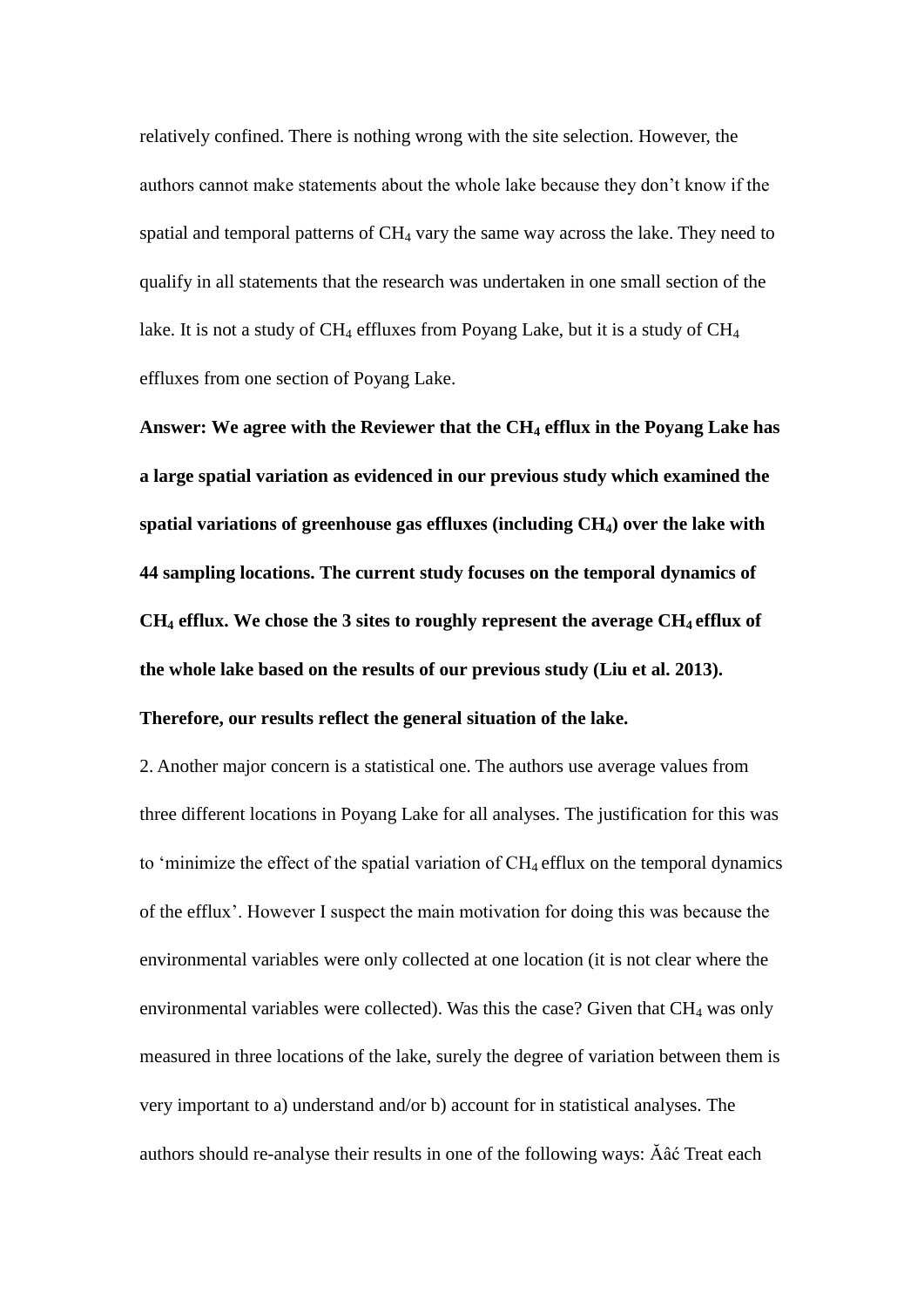study site as a random effect in mixed effects models so that variation among the three sites in taken into account when investigating the annual, seasonal, and diurnal variation, as well as the relationships with measured explanatory variables. Including site as a random effect would enable the researchers to make more general statements about  $CH_4$  fluxes from Poyang Lake – this is just common practice these days and should be incorporated into the study design / statistical analyses. A random effect for site effectively means that these study sites are a random sample of all potential sites in the lake – this is where the generalisability comes in. Please see Section 8.1.1 (Types of predictor variables (factors)) in Quinn & Keough (2002; Experimental Design & Data Analysis for Biologists) or another similar book for information about mixed effects models and random and fixed factors. Ăâć Split the analyses into two parts. The first analysis will not average the three study sites prior to the analysis and investigate the spatial and temporal patterns in CH<sup>4</sup> among them. The second analysis could average the study sites (still preferably treat study site as a random factor) and relate this to the measured explanatory variables.

**Answer: We actually collected environmental variables at each site except water level which was monitored at the Xingzi Hydrological Station. We appreciate the Reviewers' suggestion (also see Reviewer 2's comments) and re-analyzed the data by treating the site as a random effect. We found that the site effect was not statistically significant over the 4-year period. We also re-analyzed our data for each site and found that the differences among the 3 sites were minor with the 4-year mean of 0.53 mmol m −2 day−1 , 0.55 mmol m −2 day−1 , and 0.54 mmol m −2**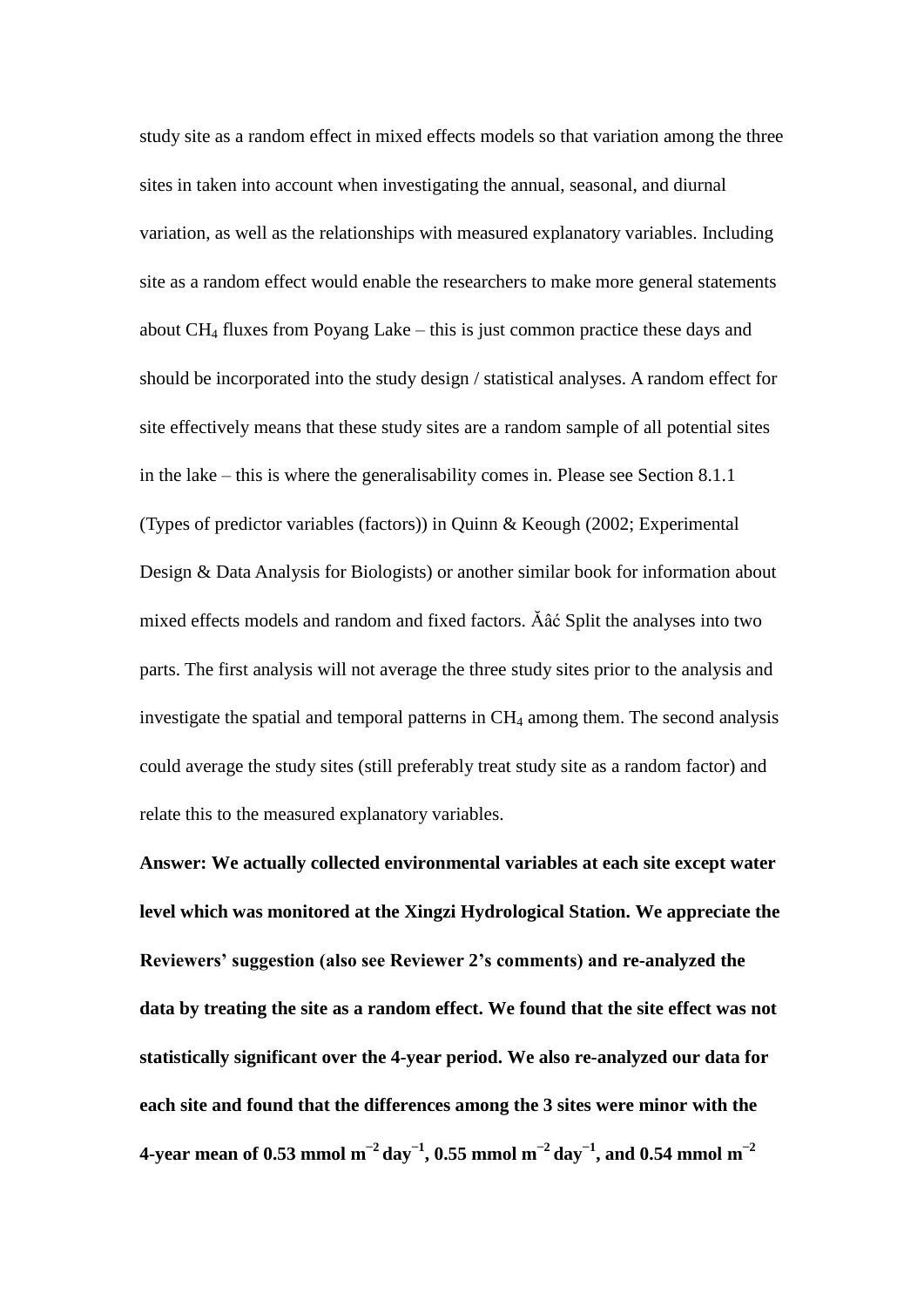**day<sup>−</sup><sup>1</sup> respectively. In addition, we found that the seasonal patterns of CH<sup>4</sup> effluxes at three sites were similar and also in line with the seasonal pattern averaged over the 3 sites. Nevertheless, in the stepwise multiple regressions analyses, the same environmental variables were selected in the final model for each individual site as for the average of the 3 sites with the regression coefficients slightly different, but not statistically significant (p > 0.20). So we have focused on presenting the site-averaged CH<sup>4</sup> efflux and its dynamics due to the length limitation of the paper. But we explained the site effect on CH4 effluxes in the revised version.** 

3. One more major concern is the notion that this is a long-term study. 4 years is not long term. Remove all reference to this study being long term, including the second sentence of the Abstract which introduces the idea that this research is filling the knowledge gap around the lack of long term research on CH<sup>4</sup> fluxes. Instead, the authors should frame this 'knowledge gap' around the lack of multi-seasonal investigations into  $CH_4$  effluxes – this is exactly what this paper addresses.

**Answer: We agree and thank you so much for the constructive suggestion. We removed the phrase "long term" and changed the tones accordingly in the text during the version. In addition, we have focused on multi-seasonal investigations of CH<sup>4</sup> effluxes as suggested.**

### Specific comments

1. Line 18. It is stated continuous measurements of  $CH_4$  efflux was measured, but measurements where not continuous. Monthly measurements were made. Change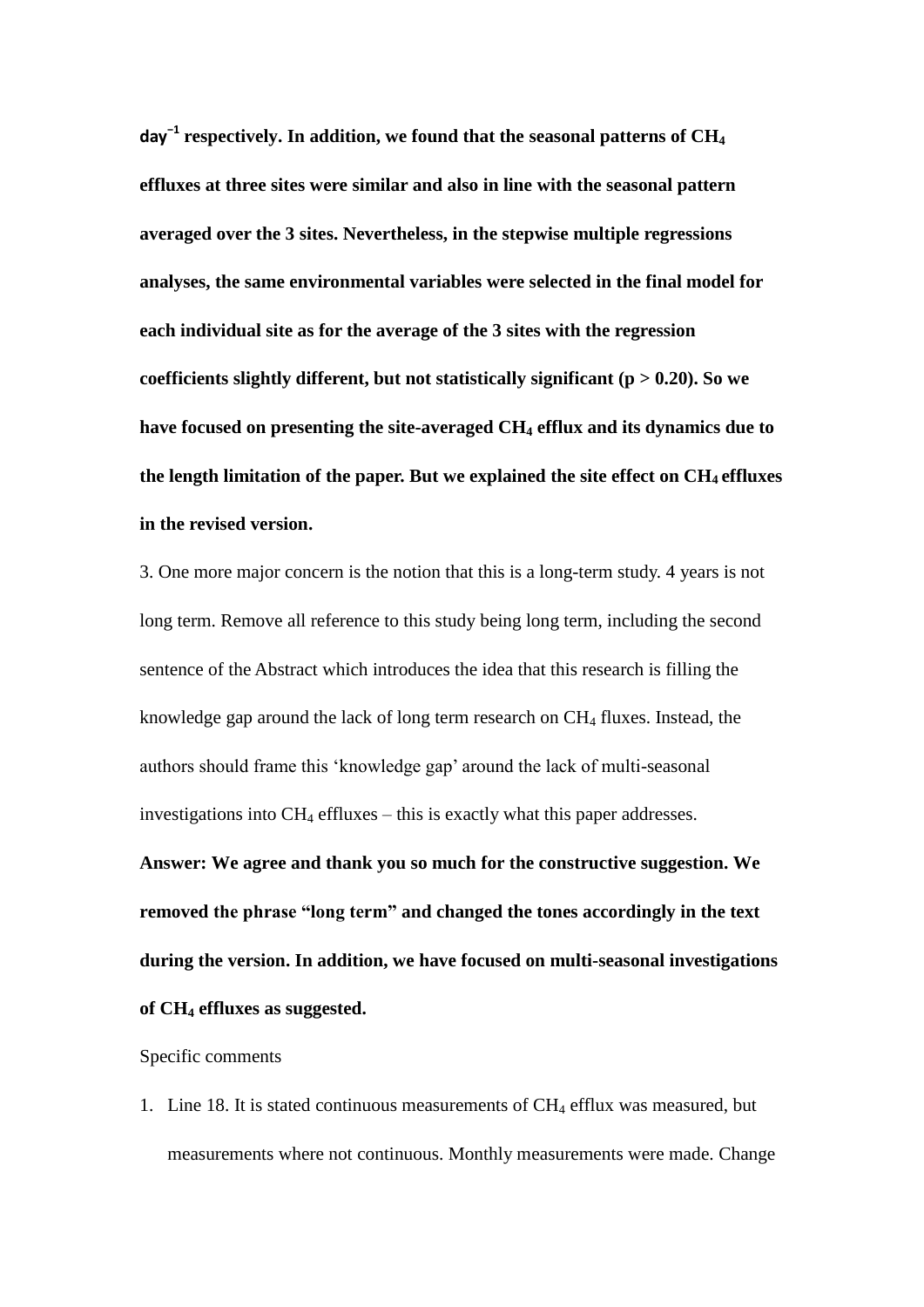all reference to continuous measurements in the manuscript to monthly measurements.

## **Answer: Changed as suggested in the revised version.**

**2.** Line121-124. Are these parameters an average of the entire lake or for a specific location? Please specify.

**Answer: These parameters are averages of the entire lake. We added the information in the revised version (Page 7/lines 135-138).** 

**3.** Section 2.3. Environmental variables. Where were the environmental variables collected from? Where samples collected at each of the three study sites and then averaged or from just one site? This information is very important.

**Answer: The environmental variables were measured at each of the three study sites and then averaged over the sites except water level which was monitored at a single hydrological station (national class station). We added more details of the environmental variables in the revised version (Page 11/lines 221-222).**

**4.** Line 331-332. This concluding sentence only relates to the first sentence of this paragraph and does not relate or link to the remaining text in the paragraph. This sentence should only be left if a re-working of the paragraph better supports this argument.

**Answer: We deleted the sentence because it is not the main point of the paragraph.**

**5.** Line 337-341. An argument is made that this study has lower diurnal variation in CH<sup>4</sup> efflux than other studies and this may be due to differences in sample size in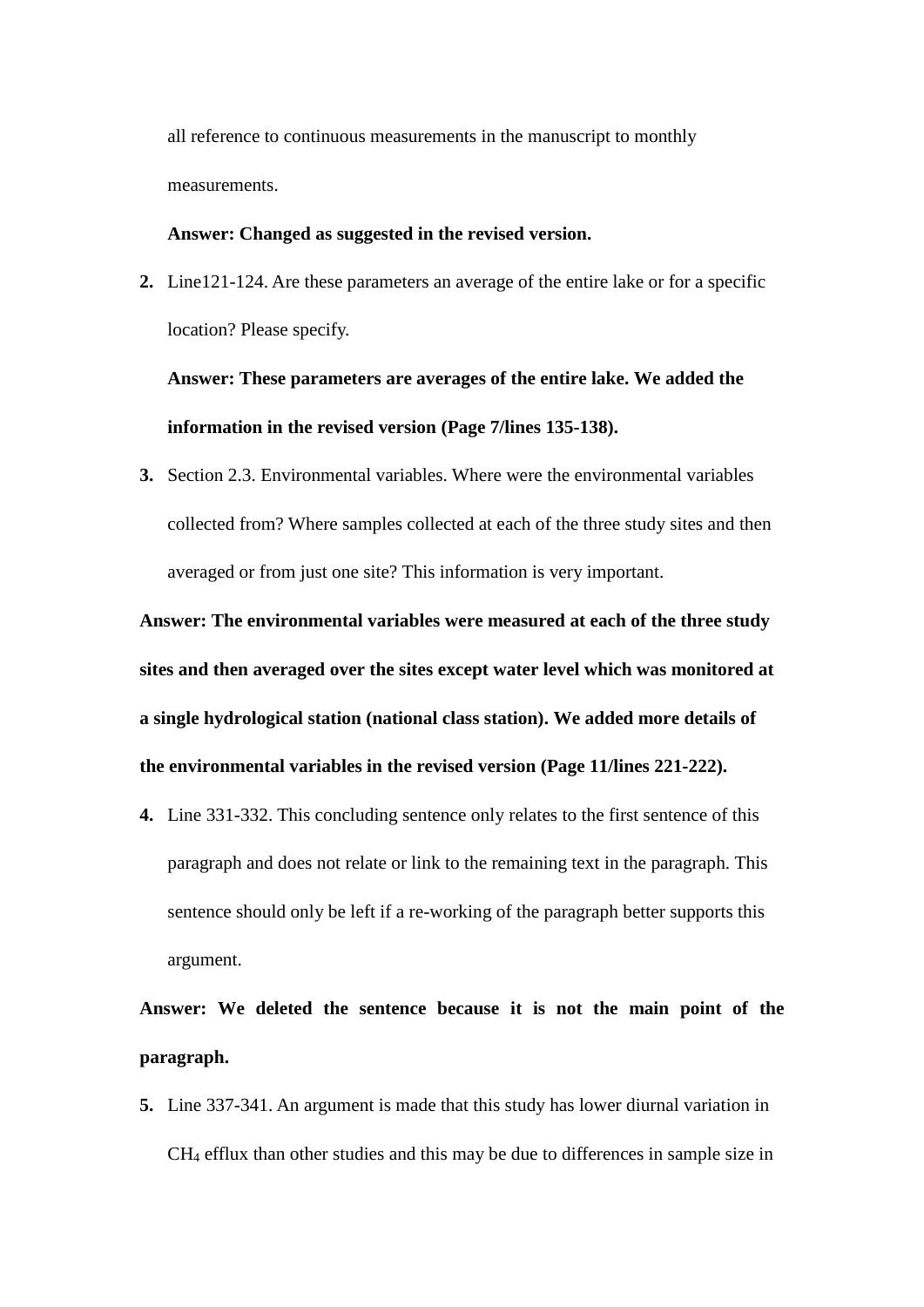other studies. I would think that more frequent sampling would in-fact lead to more variation. The authors need to report on how much diurnal variability in CH<sup>4</sup> efflux there was among the study sites.

**Answer: We agree with the Reviewer that the diurnal range (maximum – minimum) of CH4 efflux depends on sample size and sampling frequency, which makes the comparison with other lakes less meaningful. Therefore, we deleted the discussion on comparing the ranges of CH<sup>4</sup> effluxes in different lakes, which are not the main focus of the current study (Also see the reviewer 2'comments).**

Technical comments

1. Line 163-182. The description of how  $CH_4$  efflux due to ebullition is very confusing and long.

**Answer: We rewrote this part to clarify the confusion in the revised version (Page 10/lines 190-200).**

2. From Line 125, where the ebullition and diffusive fluxes are introduced, I would suggest briefly describing how, or how not, the chambers can be used to differentiate these two fluxes.

**Answer: Chambers cannot be used to differentiate ebullitive and diffusive fluxes. In the current study, the chambers can give the total flux including ebullitive and diffusive fluxes. We rewrote this section as suggested in the revised version.** 

3. Line 312. Remove 'obviously'.

**Answer: Removed as suggested (Page 18/line 376).**